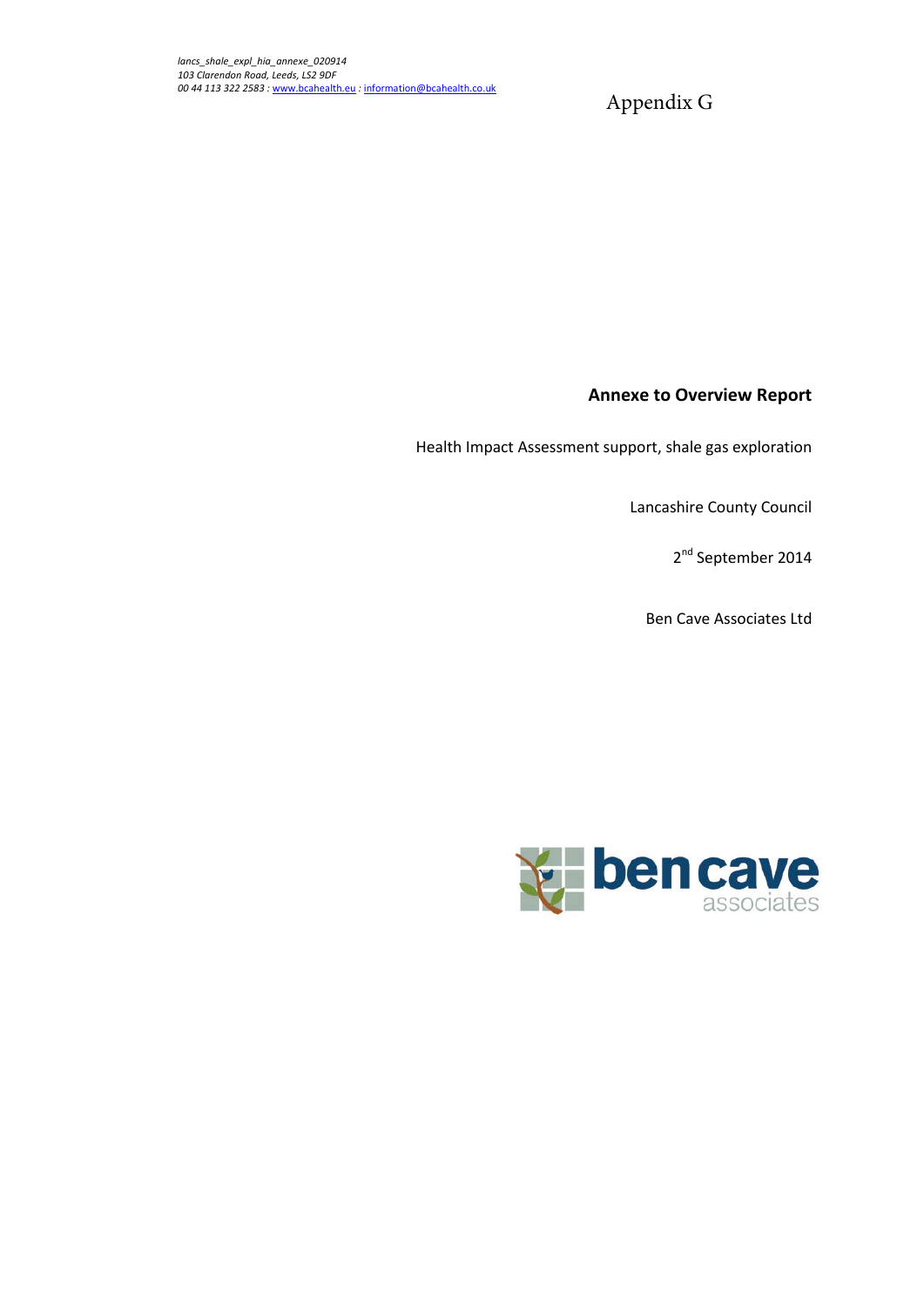### *Contact details*

T: 00 44 113 322 2583

E: [information@bcahealth.co.uk](mailto:information@bcahealth.co.uk)

| Prepared by            |    | <b>Ben Cave Associates Ltd</b>                              |               |          |  |
|------------------------|----|-------------------------------------------------------------|---------------|----------|--|
| <b>Commissioned by</b> |    | Lancashire County Council                                   |               |          |  |
| Document history       |    |                                                             |               |          |  |
| <b>Version</b>         | No | <b>Authors</b>                                              | <b>Status</b> | Date     |  |
| Final report<br>1      |    | Ben Cave,<br>Erica Ison,<br>Gillian Gibson,<br>Ryngan Pyper | Final         | 02/09/14 |  |

Ben Cave Associates Limited has prepared this report in accordance with the instructions of their client, Lancashire County Council. Any other persons who use any information contained herein do so at their own risk.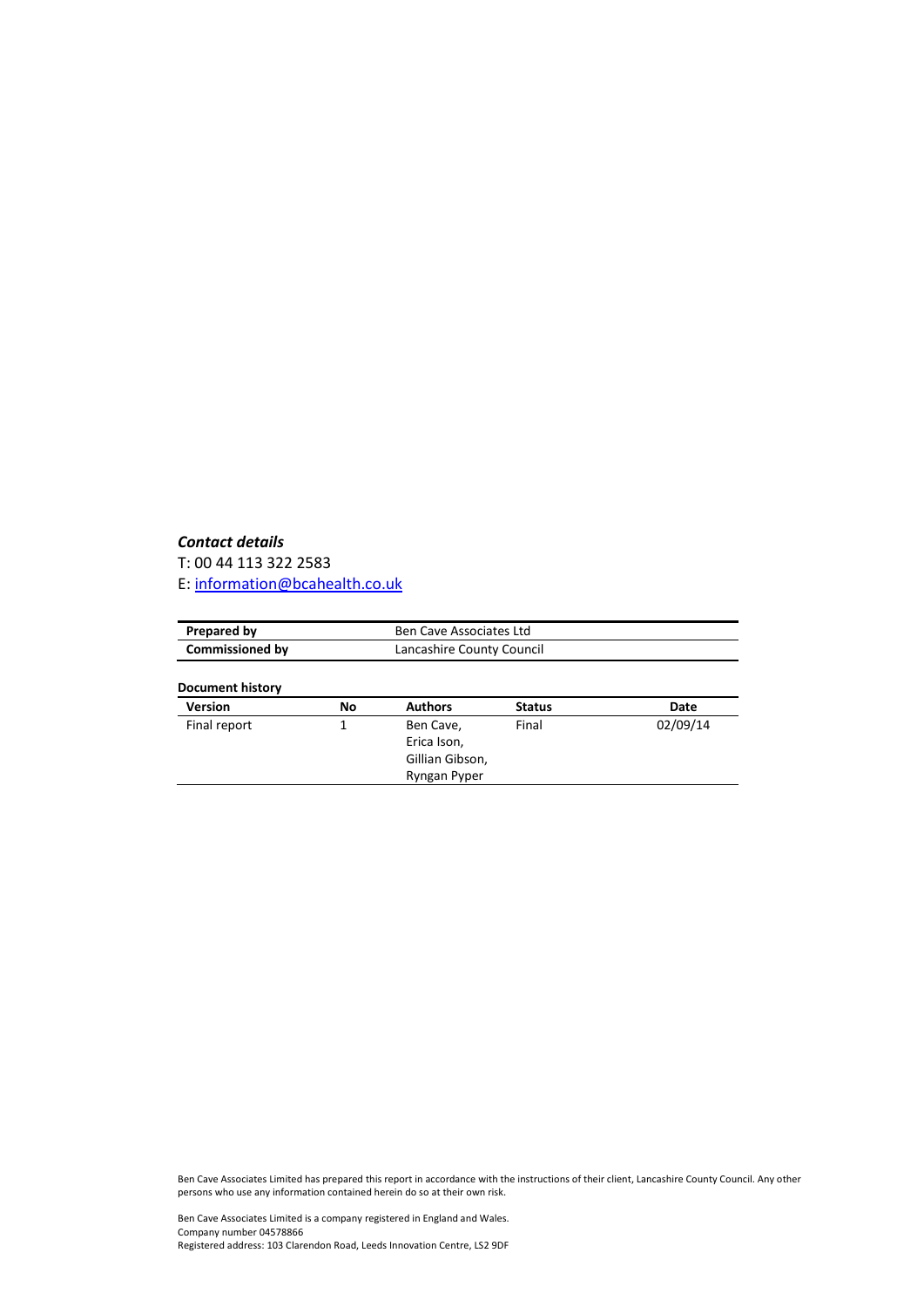

## **Table of contents**

| $\mathbf{1}$   |                                                                  |  |
|----------------|------------------------------------------------------------------|--|
| $\overline{2}$ |                                                                  |  |
| 3              | Guided tour of proposed sites for exploration of shale gas I11   |  |
| 4              | Guided tour of proposed sites for exploration of shale gas II 13 |  |
| 5              |                                                                  |  |

# **List of figures**

| FIGURE 1:        |                                                                     |  |
|------------------|---------------------------------------------------------------------|--|
| FIGURE 2:        |                                                                     |  |
| FIGURE 2:        |                                                                     |  |
| FIGURE 3:        | GENERAL BENEFITS OF HIA FOR ORGANISATIONS AND OTHER STAKEHOLDERS  3 |  |
| FIGURE 4:        |                                                                     |  |
| <b>FIGURE 5:</b> |                                                                     |  |
|                  |                                                                     |  |

## **List of tables**

|--|--|--|--|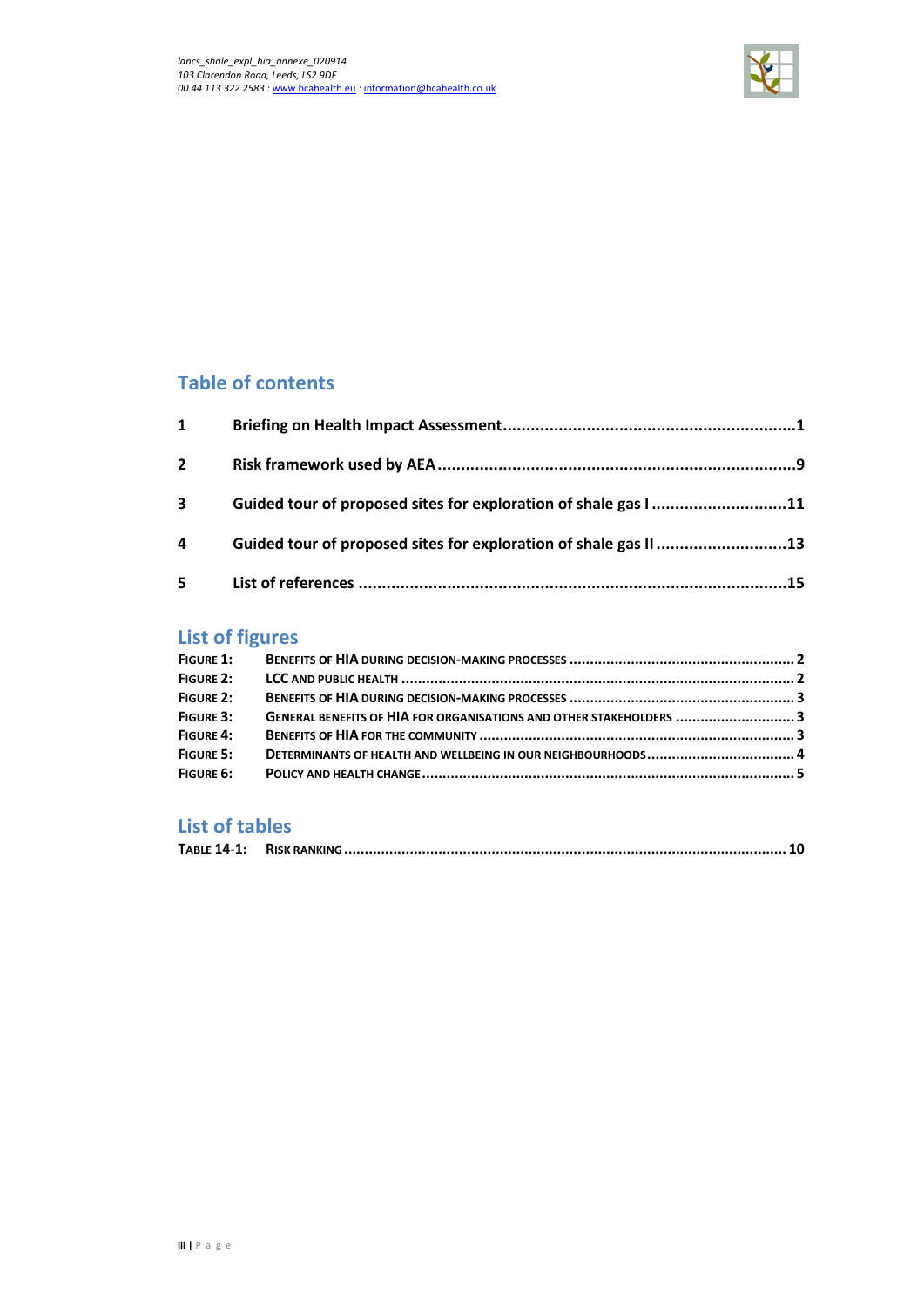

# **Abbreviations and acronyms**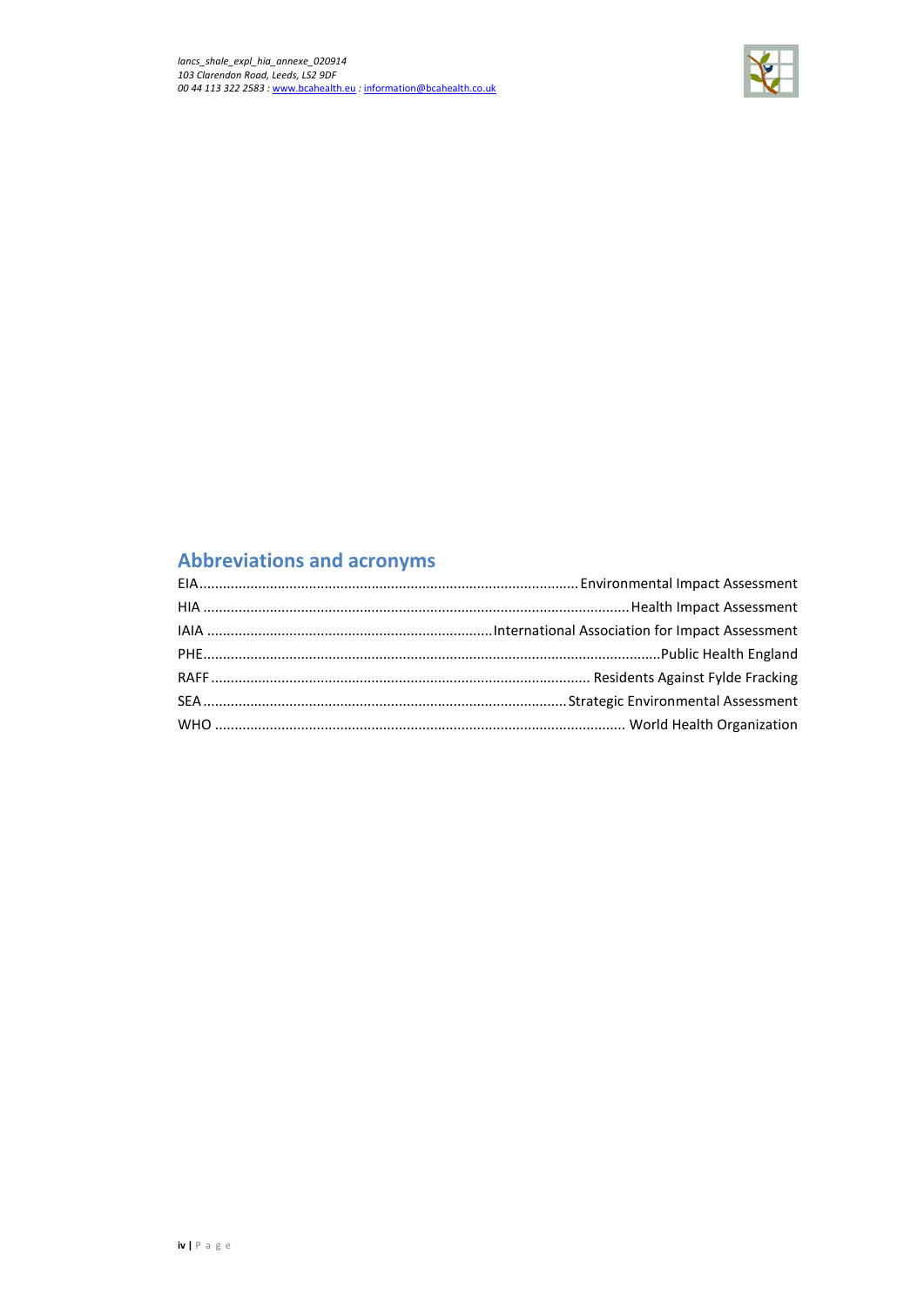

# <span id="page-4-0"></span>**1 Briefing on Health Impact Assessment**

*Audience: elected members & council officers Authors: Erica Ison (Independent Specialist Practitioner in HIA); & Ben Cave (Ben Cave Associates Ltd). Date of issue: 2nd July 2014*

## **1.1 Introduction**

This briefing document covers general principles of Health Impact Assessment (HIA).

It describes the process from the point of view of a County or District Council that is considering conducting an assessment.

Throughout this document we generally talk about 'proposals'. We use this as a catch-all term to encompass policies, plans, programmes and projects. We use this term to emphasise that HIA is carried out while a policy, plan, programme or project is in preparation.

This briefing document is accompanied by two seminars on HIA.

These will be held at the following times

Tuesday, 8<sup>th</sup> July 2014  $10 - 12$ pm

Cabinet Room C, County Hall Preston Cabinet Room C, County Hall, Preston Wednesday, 9<sup>th</sup> July 2014  $2 - 4$ pm

In this document we look at:

- "Every minister is a health minister": health in all policies.
- [Health gain and public policy: the purpose of HIA.](#page-6-0)
- [What is health?](#page-7-0)
- [What is HIA?](#page-8-0)
- What values underpin HIA?
- [It is a pragmatic approach: what are the limitations?](#page-10-0)

HIA can also be conducted as part of statutory assessment for example Strategic Environmental Assessment/Sustainability Appraisal on a plan or programme. It can also be required of a developer/project proponent as part of a planning application, either within, or alongside an Environmental Impact Assessment.

We consider this use of HIA i[n the final section.](#page-11-0)

This document is based upon a briefing provided to the World Health Organization's Healthy Cities Network (1).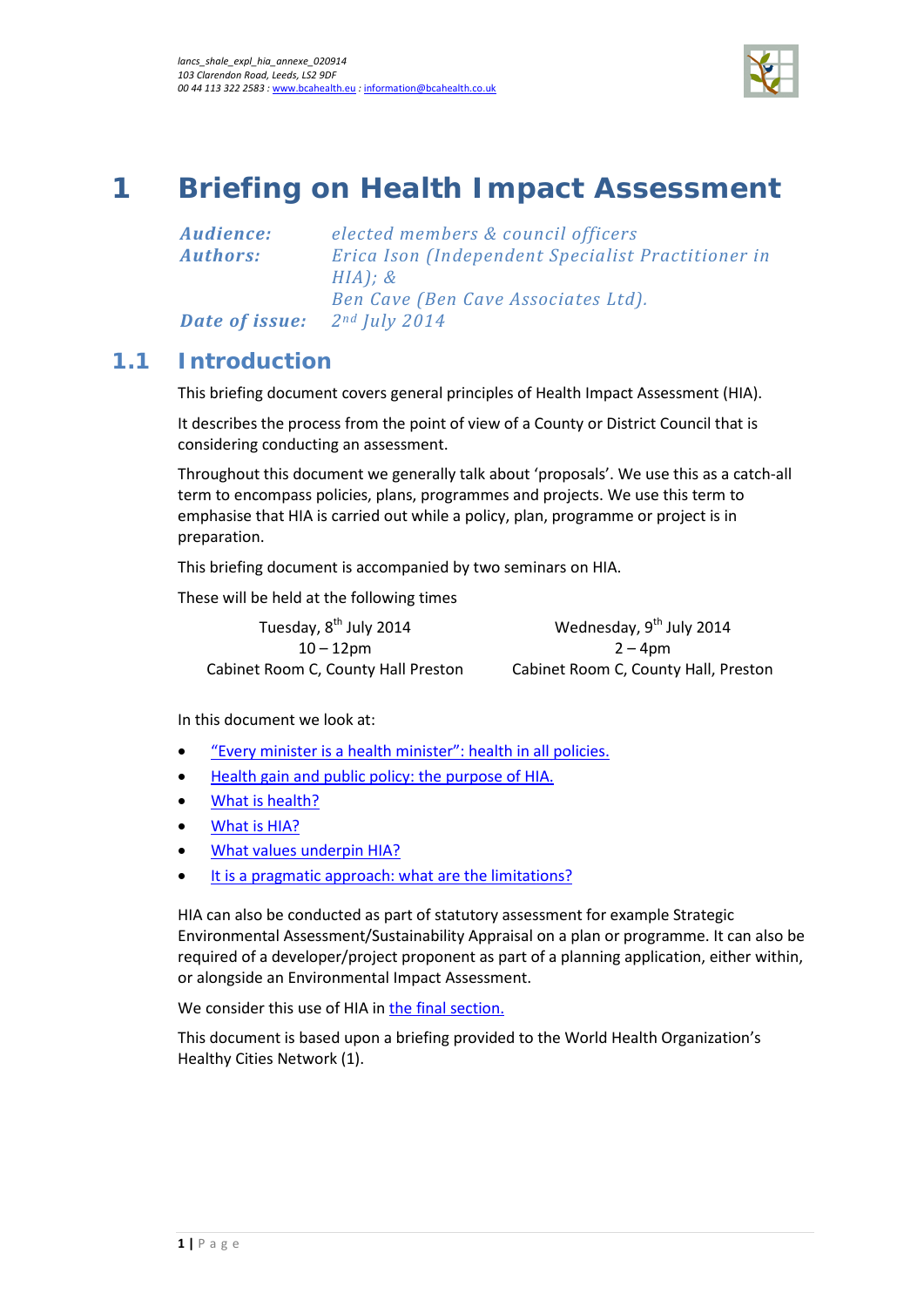

## **1.2 "Every minister is a health minister": health in all policies**

Politics is important to health and wellbeing. The British Government has long recognised this (se[e Figure 1\)](#page-5-0).

We can thus say that every elected member has, formally or informally, a health and wellbeing portfolio. We can also say that every council officer works for the public health of the people in Lancashire or in their district.

#### <span id="page-5-0"></span>Figure 1: Benefits of HIA during decision-making processes

Sir George Young – then junior health minister – said in 1979 that 'the answer to many of today's medical problems may not be found by incision at the operating table but by decision at the Cabinet table'.

Health is everybody's business.

We show [below h](#page-7-0)ow health is affected by many factors. At this stage we note the role that local government plays in supporting and protecting health through the fulfilment of statutory duties and the exercise of various powers, roles and responsibilities.

### Figure 2: LCC and public health

In April 2013 Lancashire County Council was mandated by government to provide a Public Health Service. The county council will now play a bigger role in helping people to improve and protect their health. It will work towards tackling some of the key issues that affect people's health and wellbeing.

Health in All Policies (HiAP) is a strategic approach, supported by the World Health Organization (WHO), in which the health effects of all proposals are considered during:

- policy development;
- decision-making about policy options; and
- the design of implementation strategies and action plans.

HiAP works a concern for health and well-being into the political agenda at all levels: local, regional, national and international.

Decisions made by elected members and council officers are difficult and sometimes complex due to the demands of competing priorities and the constraints of limited resources. Decisions are made under increasing scrutiny so they are accountable and transparent.

Health Impact Assessment (HIA) is one way by which politicians and other decision-makers can get robust and accessible information about the potential any type of proposal has to affect health and well-being.

HIA gives decision-makers a framework within which the routine business of a County or District Council and the provision of key services can take into account the health and wellbeing of a community.

The information generated by the use of HIA means that decision-makers are aware of:

- the implications for health and well-being of any decisions they might take about a particular proposal;
- the choices available with respect to optimising the health benefits a proposal might have, and possible ways in which to manage any potential harm.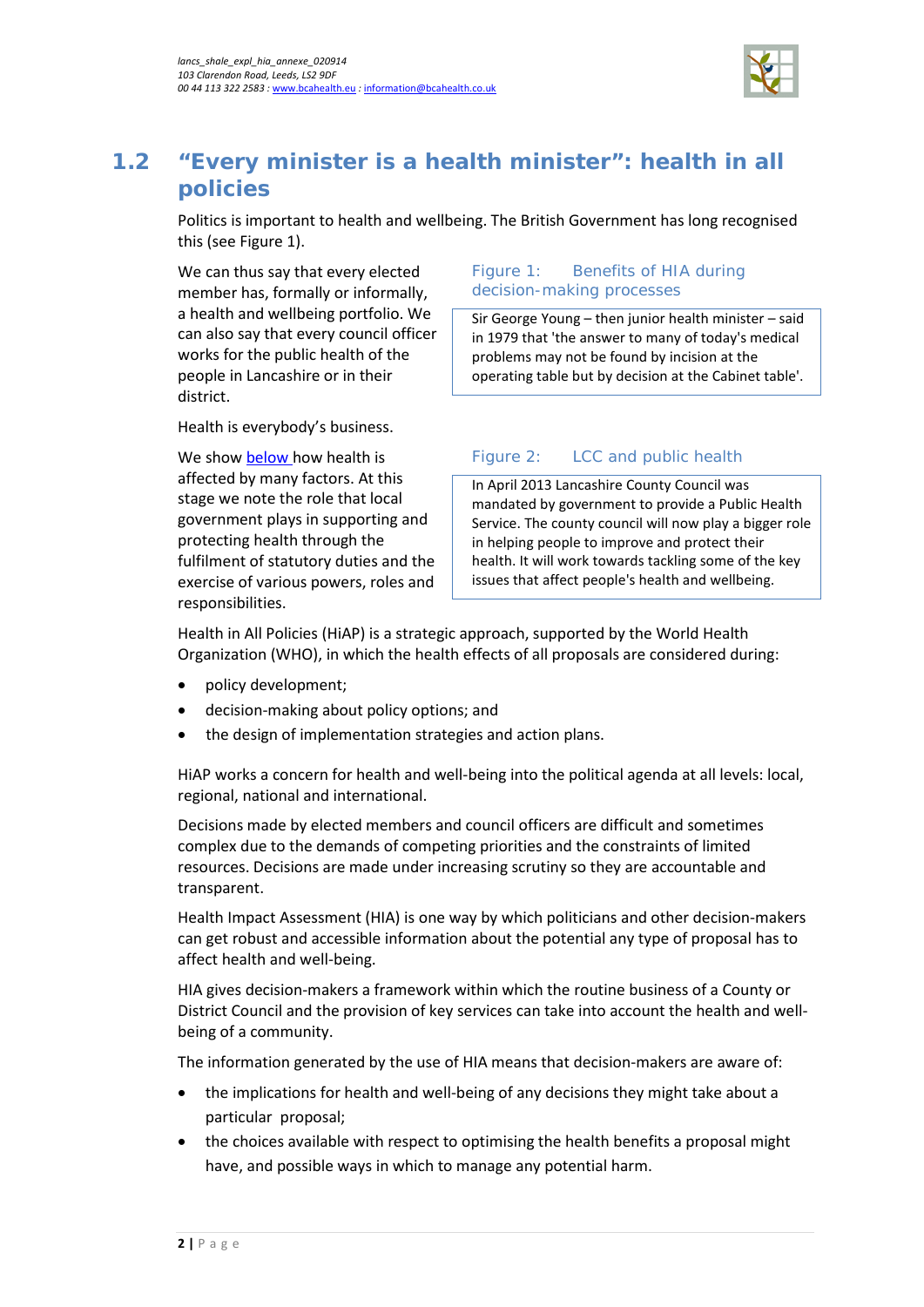

# <span id="page-6-0"></span>**1.3 Health gain and public policy: the purpose of HIA**

HIA aims to ensure that health gain is derived from proposals that are not directly related to health *eg* roads, housing, waste, education.

HIA also aims to maximise health gain from proposals directly related to health *eg* health services.

HIA helps to identifying the potential health effects of a proposal. Then it identifies ways to enhance any benefits and avoid or minimise any harms. Thus, HIA gives decision-makers information not only about potential effects on health but also how to manage these effects.

Decision-makers, therefore, have the opportunity to amend a proposal accordingly, such that the proposal will be more likely to promote health and less likely to cause ill health in the community.

In this way, HIA can contribute to reducing the demand on resources that is made by poor health and well-being and other types of inequality.

Through HIA, decision-makers can be helped to target scarce resources to prevent ill health, rather than unintentionally creating problems for people's health and well-being and thereby needing to spend more to address those problems.

For the direct benefits of HIA during decision-making, see [Figure 2.](#page-6-1)

There are other more general benefits: for organisations and other stakeholders (se[e Figure 3\)](#page-6-2); for local communities (see [Figure 4\)](#page-6-3).

#### <span id="page-6-2"></span>Figure 4: General benefits of HIA for organisations and other stakeholders

- a) Demonstrates a concern for and commitment to the health and well-being of local people.
- b) Potential to enhance the capacity to achieve health from non-health proposals.
- c) Organisational development and learning.
- d) Improved partnership working.
- e) Shifting resource use from solving problems to preventing those problems arising.

#### <span id="page-6-1"></span>Figure 3: Benefits of HIA during decision-making processes

- 1. Politicians and decision-makers acquire comprehensive information on which to base decisions or set priorities for action.
- 2. Politicians have a greater capacity to respond to an issue about which local people are deeply concerned – their health.
- 3. Politicians and decision-makers can take health into account as an important dimension of sustainable development.
- 4. Local government and other organisations have an increased ability to:
	- improve health and well-being;
	- protect health and well-being;
	- reduce health and other inequalities;
	- target resources on ways prevent ill health and health inequalities ;
	- take a long-term perspective; and
	- make decision-making "healthy".

#### <span id="page-6-3"></span>Figure 5: Benefits of HIA for the community

- a) Involvement in processes related to municipal decision-making.
- b) The potential to extend the democratic process, particularly to groups in society who may be excluded.
- c) Empowerment.
- d) Skills development.
- e) Highlighting ways to reduce sources of disadvantage or inequality.
- f) Involvement in the development and provision of services that better meet the needs of local people.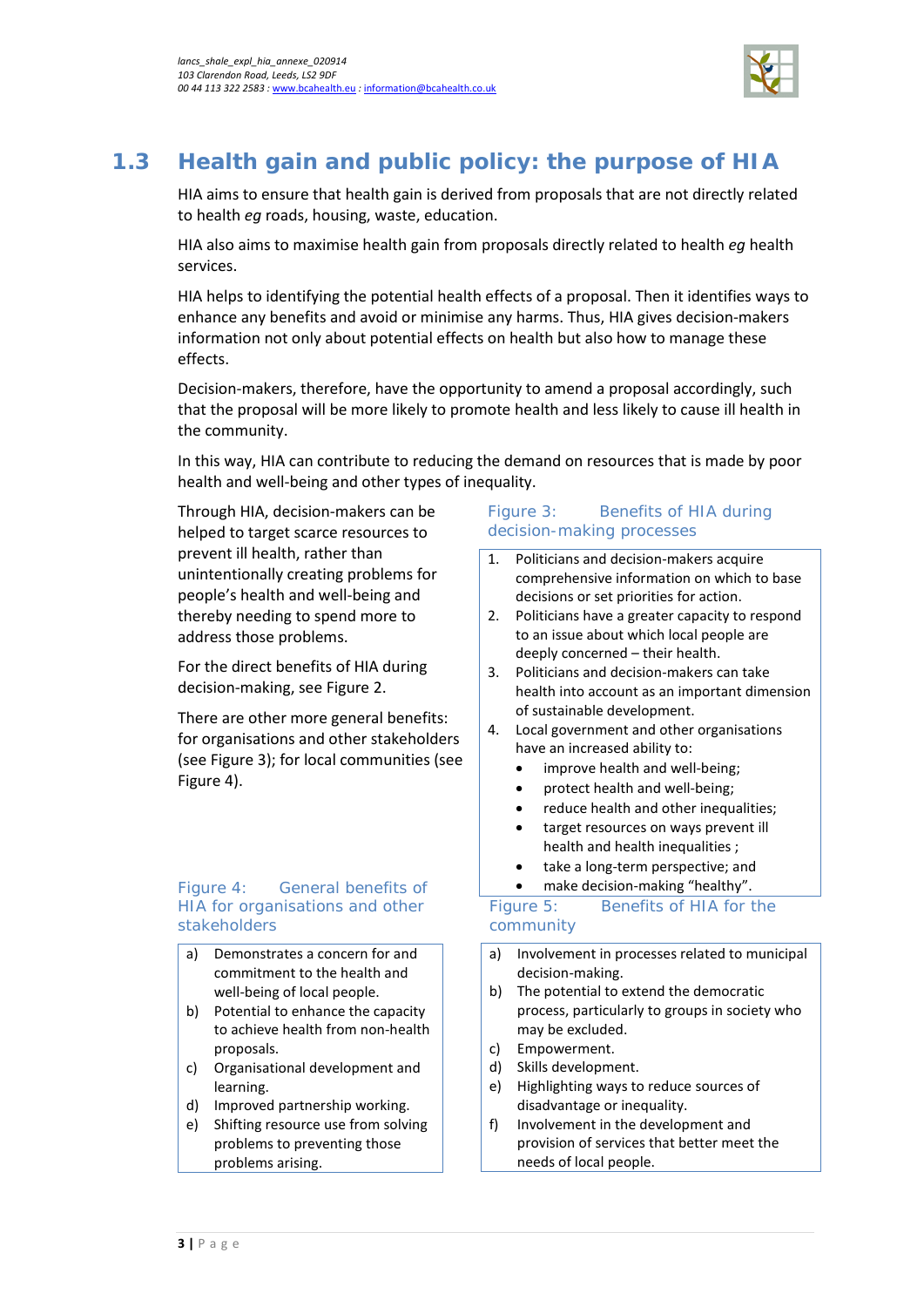

## <span id="page-7-0"></span>**1.4 What is health?**

The WHO define health as a 'state of complete physical, mental and social wellbeing and not merely the absence of disease or infirmity' (2). Public health is also concerned with ensuring that differences in health between population groups are minimised. These are known as inequalities in health and are very detrimental.

Many factors in the social, economic and physical environment can influence the health of communities and the health of individuals within communities. These factors can have positive or negative effects.

[Figure 5](#page-7-1) summarises some of the main determinants of health and their spheres of influence, starting with those at an individual level and moving through to those at a societal level. Some factors that influence health are outside an individual's control, such as age, but individuals have more control over other factors such as lifestyle factors including physical activity and smoking.

County and district councils often shape many of the determinants from community to natural environment.

[Figure 5](#page-7-1) is good but it does not catch everything. There may be other determinants that are important with regard to any particular proposal.

In addition, [Figure 5](#page-7-1) does not account for the political context in which people live and work. We have seen earlier the importance of local government for health and wellbeing.

<span id="page-7-1"></span>

#### Figure 6: Determinants of health and wellbeing in our neighbourhoods

Source: Based on the Whitehead and Dahlgren (3) diagram as amended by Barton and Grant (4)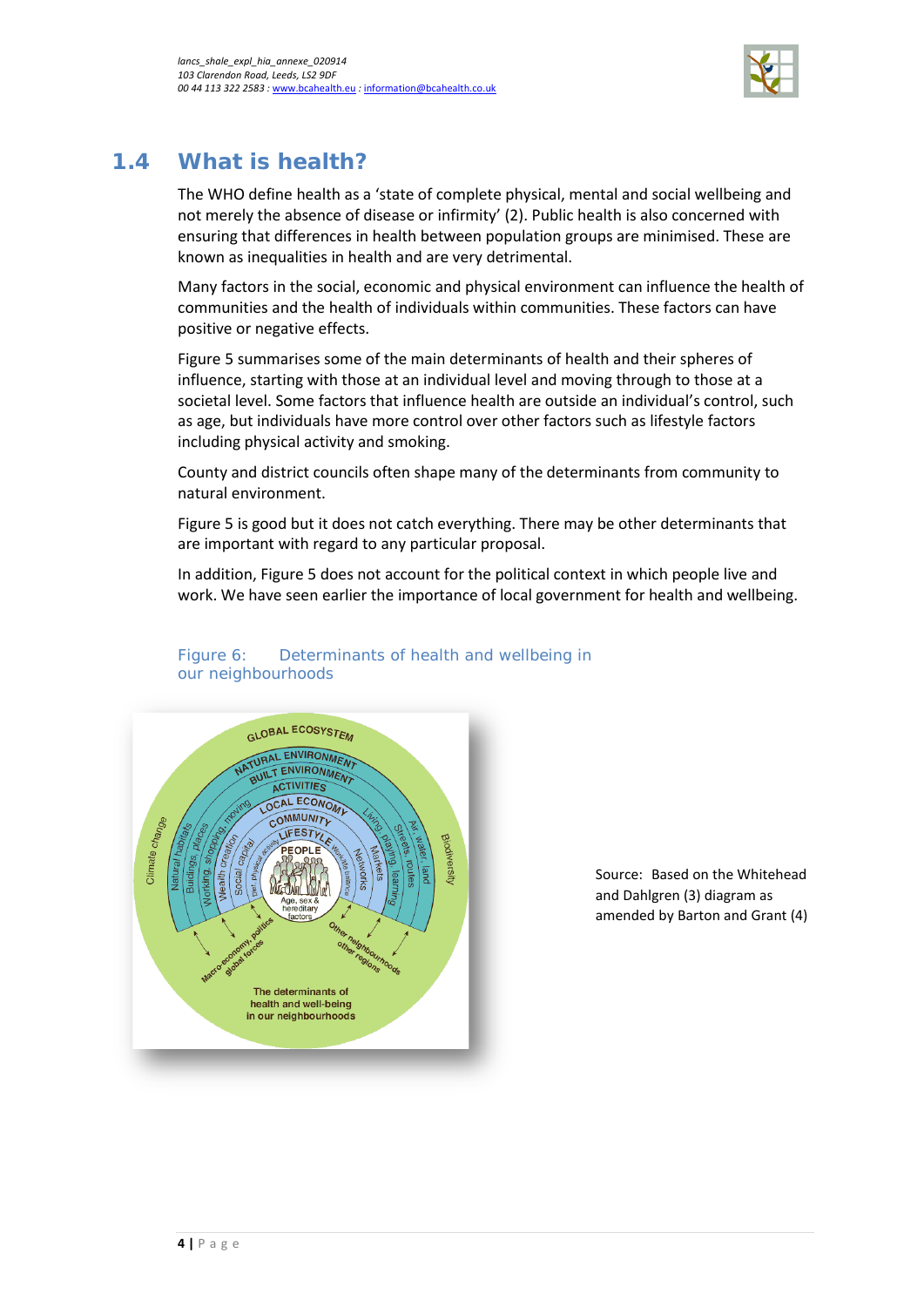

## <span id="page-8-0"></span>**1.5 What is Health Impact Assessment?**

#### Health Impact Assessment is … (5)

… *a combination of procedures, methods and tools that systematically judges the potential, and sometimes unintended, effects of a policy, plan, programme or project on both the health of a population and the distribution of those effects within the population. HIA identifies appropriate actions to manage those effects.*

So we can see that HIA uses different methods to examine the proposal in question. It looks into the future. It is concerned with the general health of a population but also inequalities in health. HIA also seeks to identify ways in which potential health effects can be managed.

Any proposal can affect health in two main ways:

- directly, such as imposing a speed limit to reduce fatalities from road traffic accidents;
- indirectly through the many determinants of health (see [Figure 6\)](#page-8-1).

In both cases, there are outcomes for health, and HIA seeks to predict what these outcomes might be and what should be done (se[e Figure 6\)](#page-8-1).

#### Figure 7: Policy and health change

<span id="page-8-1"></span>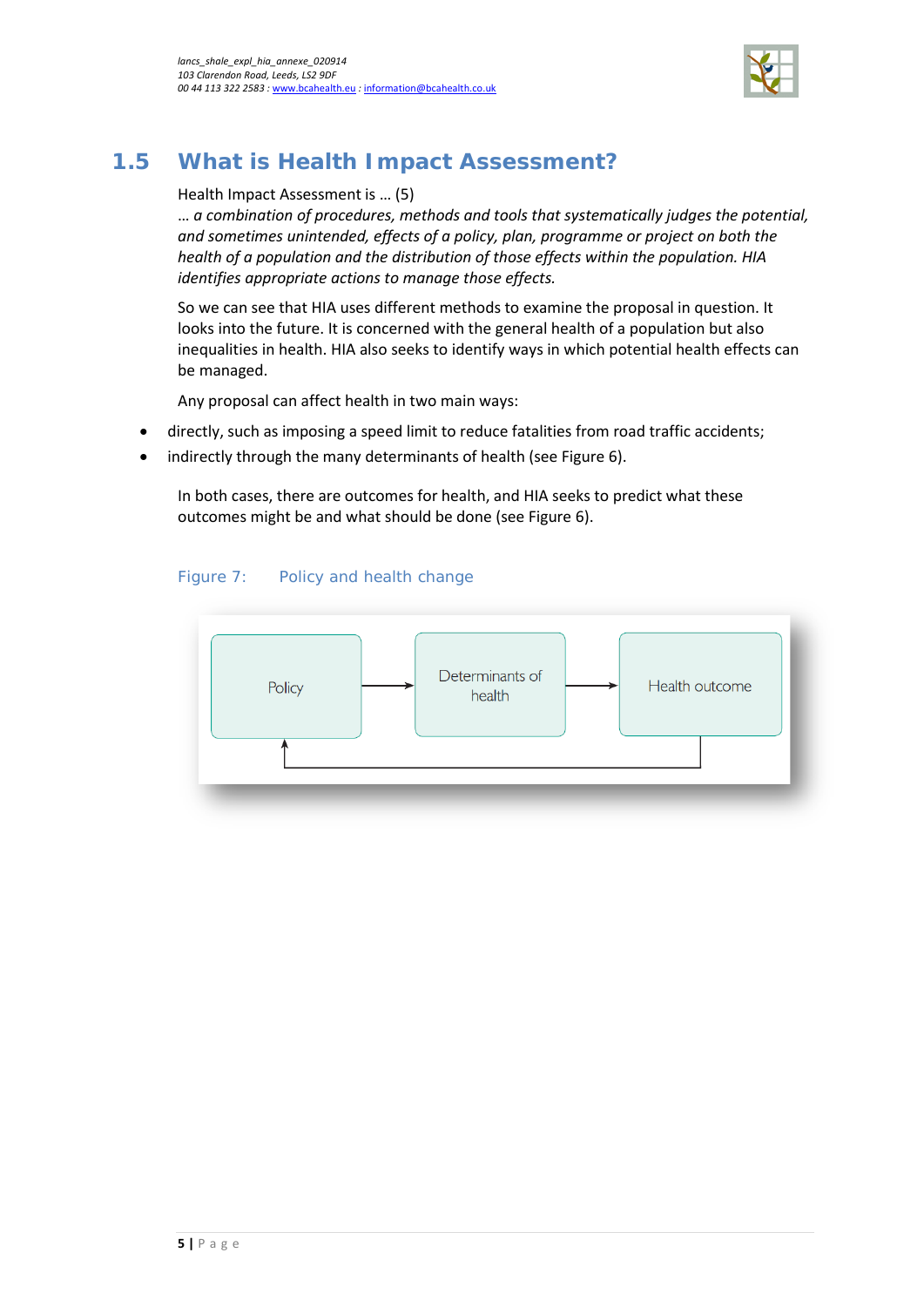

## <span id="page-9-0"></span>**1.6 What values underpin HIA?**

Improving and protecting the health and well-being of the people in communities affected by a proposal is central to HIA.

The core values of HIA are (6):

- sustainability;
- equity;
- ethical use of evidence; and
- democracy.

These values mean that HIA tends to have the following characteristics:

- 1. It is **multidisciplinary**: it draws knowledge, information and experience from all disciplines relevant to a proposal.
- 2. It is **intersectoral**: it involves people from all sectors to identify and address potential effects on health.
- 3. It is **participatory**: wherever feasible, it seeks to involve all the stakeholders in an individual HIA, including the communities affected by proposal implementation.
- 4. It uses a **range of methods**: this gives flexibility and adaptability to select the most appropriate and effective methods, taking into account local circumstances, timing, and resource constraints.
- 5. It has a focus on **inequalities**: HIA seeks to identify potential effects on health and well-being being for people who are vulnerable, marginalised or disadvantaged as well as for the whole community – it also helps to identify actions targeted at health protection and health improvement for the vulnerable.
- 6. It uses **both quantitative and qualitative evidence** to identify potential health effects: this ensures that it gives an indication not only of the size of the potential health effects but also the reasons for the potential health effects and how they might be managed.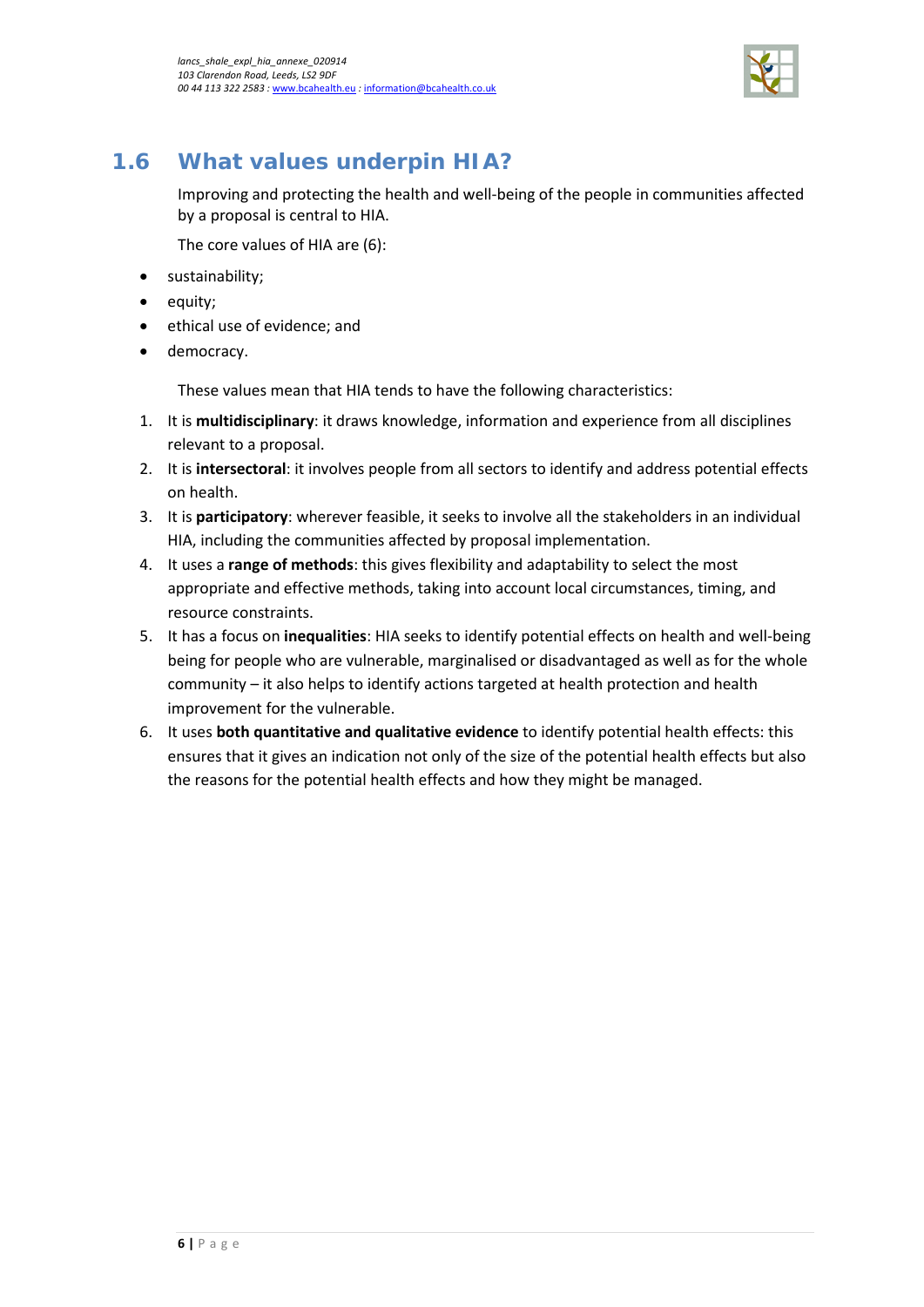

## <span id="page-10-0"></span>**1.7 It is a pragmatic approach: what are the limitations?**

As for other types of impact assessment HIA attempts to predict the future.

It holds a mirror up to a proposal and shows the potential health effects.

However, the accuracy and detail of the predictions depends on the quantity and the quality of information, data and evidence that is available in relation to the specific proposal.

This is turn can depend on the human and financial resources it is possible to invest in a particular HIA.

The resources invested in conducting the HIA always need to be balanced against the nature of the output required by those who have commissioned the study. It is a pragmatic approach.

Many organisations commissioning HIA are constrained by time pressures and resources. HIA need not be an onerous process.

An HIA may be conducted in a relatively short time using the best available information, data and evidence.

A comprehensive appraisal is likely to generate more precise predictions but requires much greater resource investment. A comprehensive appraisal typically involves primary research and generates new information, data or evidence.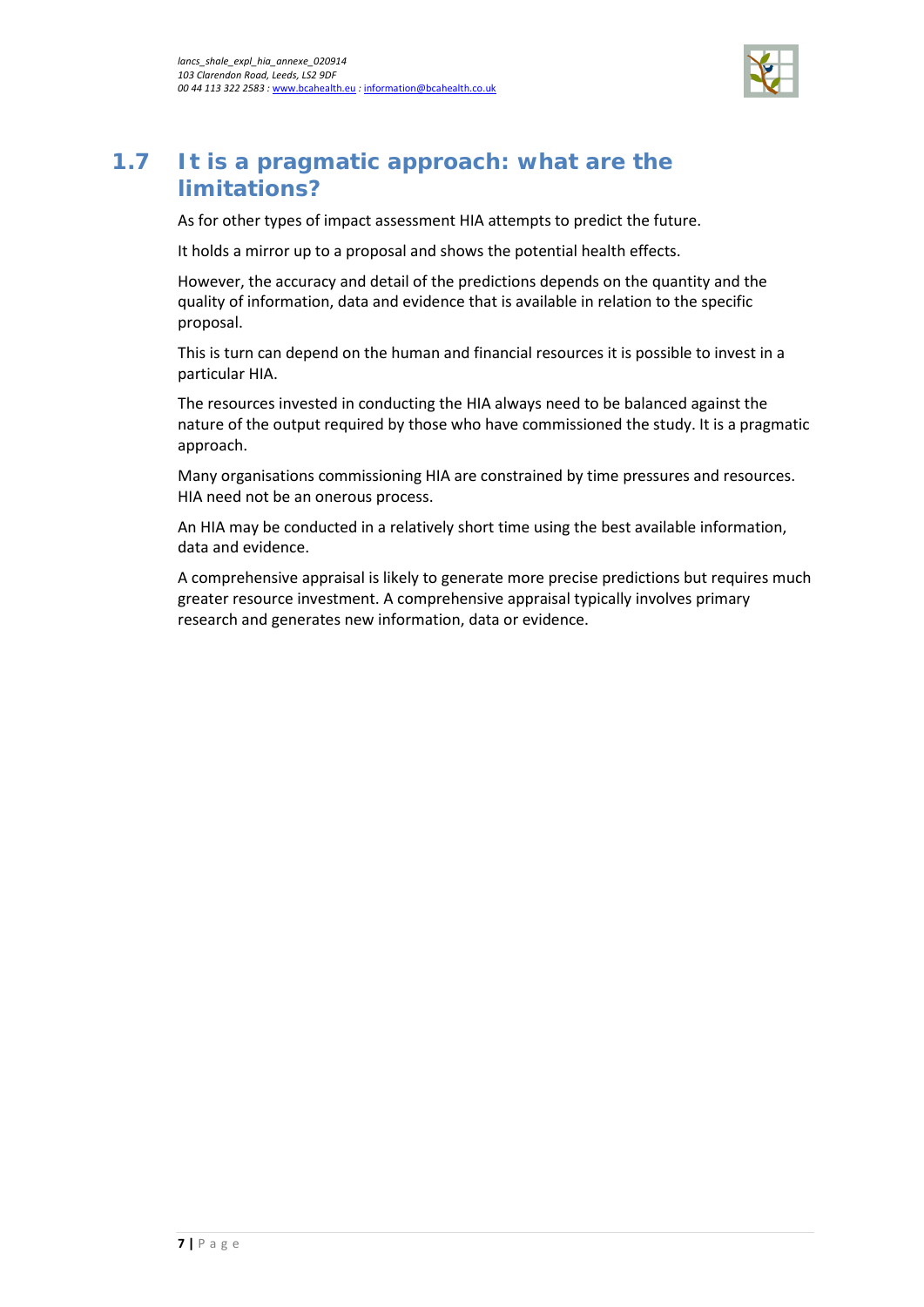

## <span id="page-11-0"></span>**1.8 Health and assessment in spatial planning**

In conclusion we look briefly at ways in which the assessment of health and wellbeing is used in spatial planning. These include

- Strategic Environmental Assessment;
- Environmental Impact Assessment; and
- Standalone HIA.

### **Strategic Environmental Assessment**

The SEA Directive explicitly requires the consideration of "*the likely significant effects on the environment, including on issues such as … human health …*" (7).

The SEA Directive (7) refers to public plans and programmes. SEAs are most commonly carried out for land-use planning at various levels of government, but are also applied to other sectoral plans, such as for energy, water, waste, transport, agriculture and industry (8).

In 2010 the SEA Protocol (9) was ratified. This goes further than the SEA Directive: it uses the term 'environment and health' throughout and it indicates that health authorities should be consulted at the different stages of the process.

The Department of Health has issued guidance on health in SEA (10). Although it was issued in 2007 it remains a draft document.

#### **Environmental Impact Assessment**

Recent EIA Directive changes (to be transposed into national legislation by spring 2017) require that 'human health' is included in the scoping of all EIAs (11).

The changes require that EIA shall identify, describe and assess in an appropriate manner, in the light of each individual case, the direct and indirect significant effects of a project on population and human health.

#### **Standalone HIA**

HIAs may be submitted, alongside an SEA or EIA, respectively, as part of a plan development or as part of a planning application.

The County or District Council will then be interested in establishing a policy to require an HIA and standards by which the HIA should be judged. Ben Cave Associates Ltd, working with the Great Britain and Northern Ireland and the Ireland HIA community, produced a review package specifically aimed at reviewing the quality of HIAs (12). By clearly stating the standard of work expected from the outset, the HIA process should run more smoothly for all parties.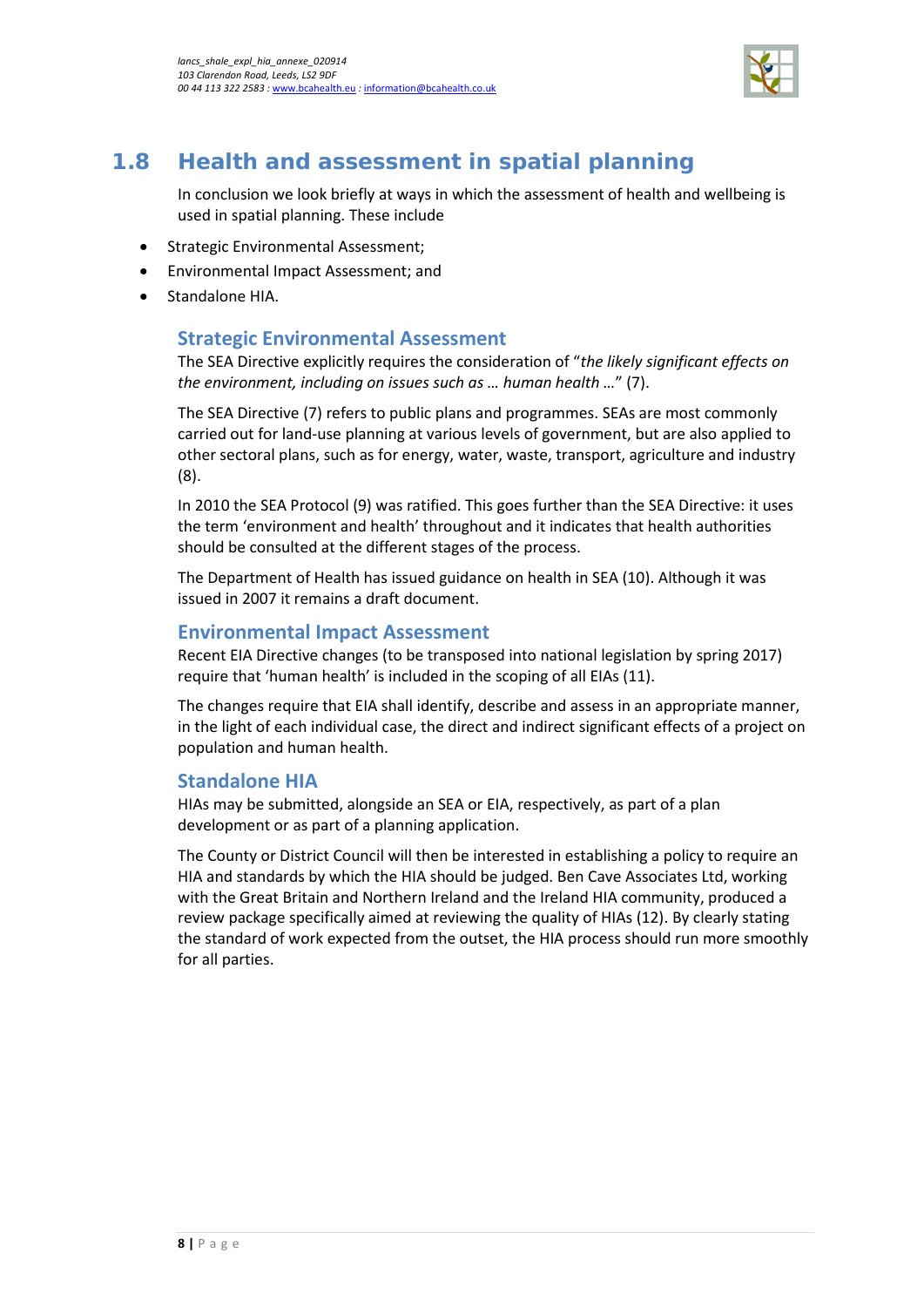

# <span id="page-12-0"></span>**2 Risk framework used by AEA**

- 2.1.1 From AEA (13).
- 2.1.2 The risk prioritisation was carried out by classifying environmental hazards and hazards for people on the following basis:
	- Slight: Slight environmental effect– e.g. a planned or unplanned discharge which does not result in exceedances of an environmental quality standard
	- Minor: Minor environmental effect e.g. a planned or unplanned discharge which could result in exceedances of an environmental quality guideline in the immediate vicinity of the release point, but which would not be expected to have significant environmental or health effects
	- Moderate: Localised environmental effect e.g. a discharge or incident resulting in potential effects on natural ecosystems in the vicinity of the release point or incident; ongoing effects on people in the vicinity of a site due to impacts such as noise, odour or traffic
	- Major: Major environmental effect e.g. an ongoing discharge resulting in persistent exceedances of European environmental quality standard; permanent degradation of a protected habitat
	- Catastrophic: Massive environmental effect e.g. a pollution incident resulting in harm to the health of members of the public over a wide area due to contamination of drinking water supplies; accident resulting in death or serious injury to workers and/or members of the public.
	- No data: Insufficient data to allow a preliminary judgment to be reached.
- 2.1.3 The frequencies or probabilities of hazards occurring were classified on the following basis.
	- Rare: Encountered rarely or never in the history of the industry; not forecast to be encountered under foreseeable future circumstances in view of current knowledge and existing controls on oil and gas extraction.
	- Occasional: Encountered several times in this industry; could potentially occur under foreseeable future circumstances if management or regulatory controls fall below best practice standards
	- Periodic: Occurs several times a year in this industry; a short-term impact would be expected to occur with the use of hydraulic fracturing for hydrocarbon operations
	- Frequent/definite: Occurs several times a year at a specific site; a long-term impact would be expected to occur with the use of hydraulic fracturing for hydrocarbon operations
	- No data: Insufficient data to allow a preliminary judgment to be reached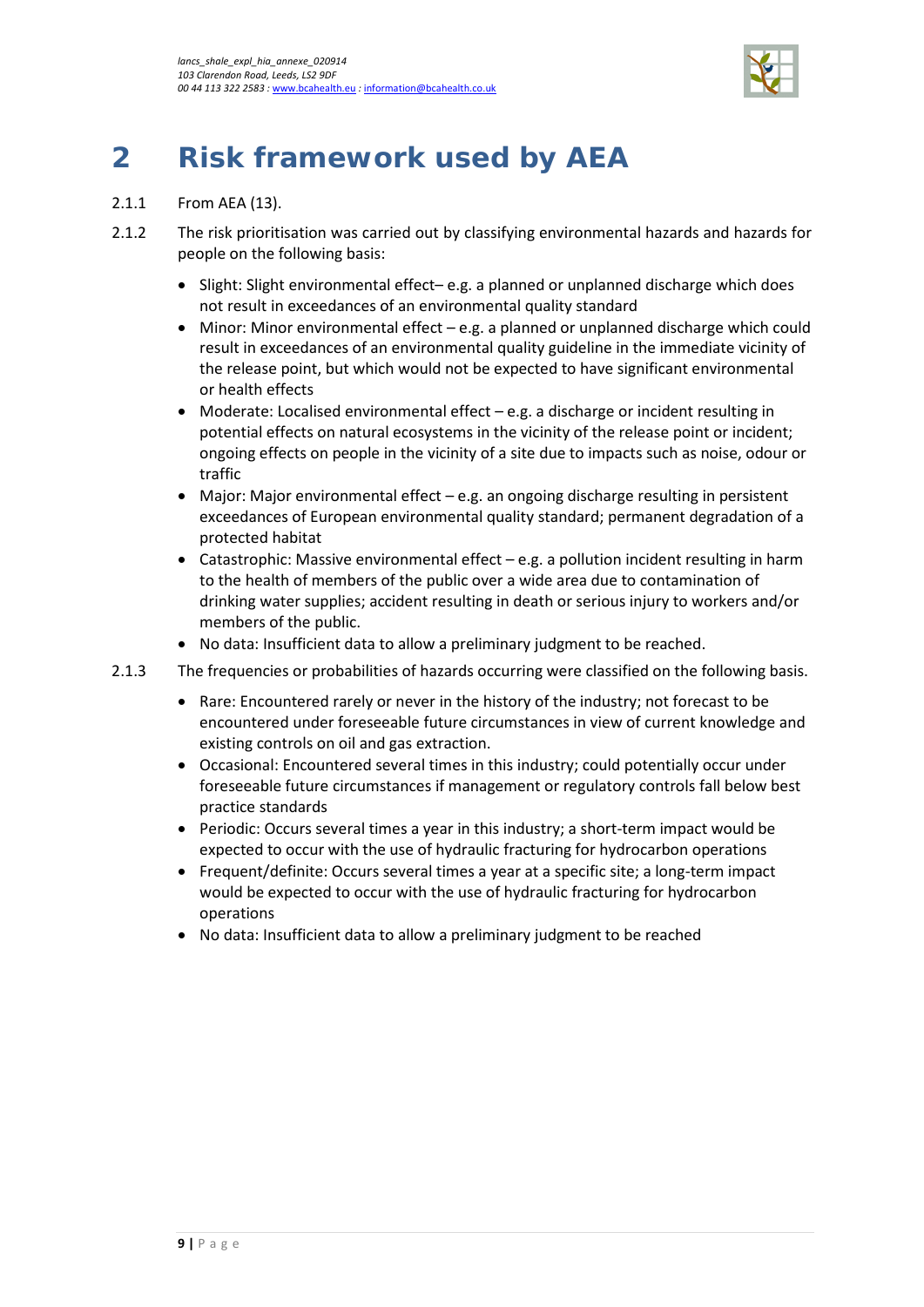

### <span id="page-13-0"></span>Table 14-1: Risk ranking

|                               | <b>Hazard classification</b> |                     |                            |                            |                          |                     |
|-------------------------------|------------------------------|---------------------|----------------------------|----------------------------|--------------------------|---------------------|
| Probability<br>classification | <b>Slight</b>                | <b>Minor</b>        | <b>Moderate</b>            | <b>Major</b>               | Cata-<br><b>strophic</b> | No data             |
| <b>Rare</b>                   | Low                          | Low                 | Moderate                   | Moderate                   | High                     | Not<br>classifiable |
| <b>Occasional</b>             | Low                          | Moderate            | High                       | High                       | Very high                | Not<br>classifiable |
| <b>Periodic</b>               | Low                          | Moderate            | High                       | Very high                  | Very high                | Not<br>classifiable |
| Frequent/<br>definite         | Moderate                     | High                | Very high                  | Very high                  | Very high                | Not<br>classifiable |
| <b>No data</b>                | <b>Not</b><br>classifiable   | Not<br>classifiable | <b>Not</b><br>classifiable | <b>Not</b><br>classifiable | Not<br>classifiable      | Not<br>classifiable |
|                               |                              |                     |                            |                            |                          | From AEA (13)       |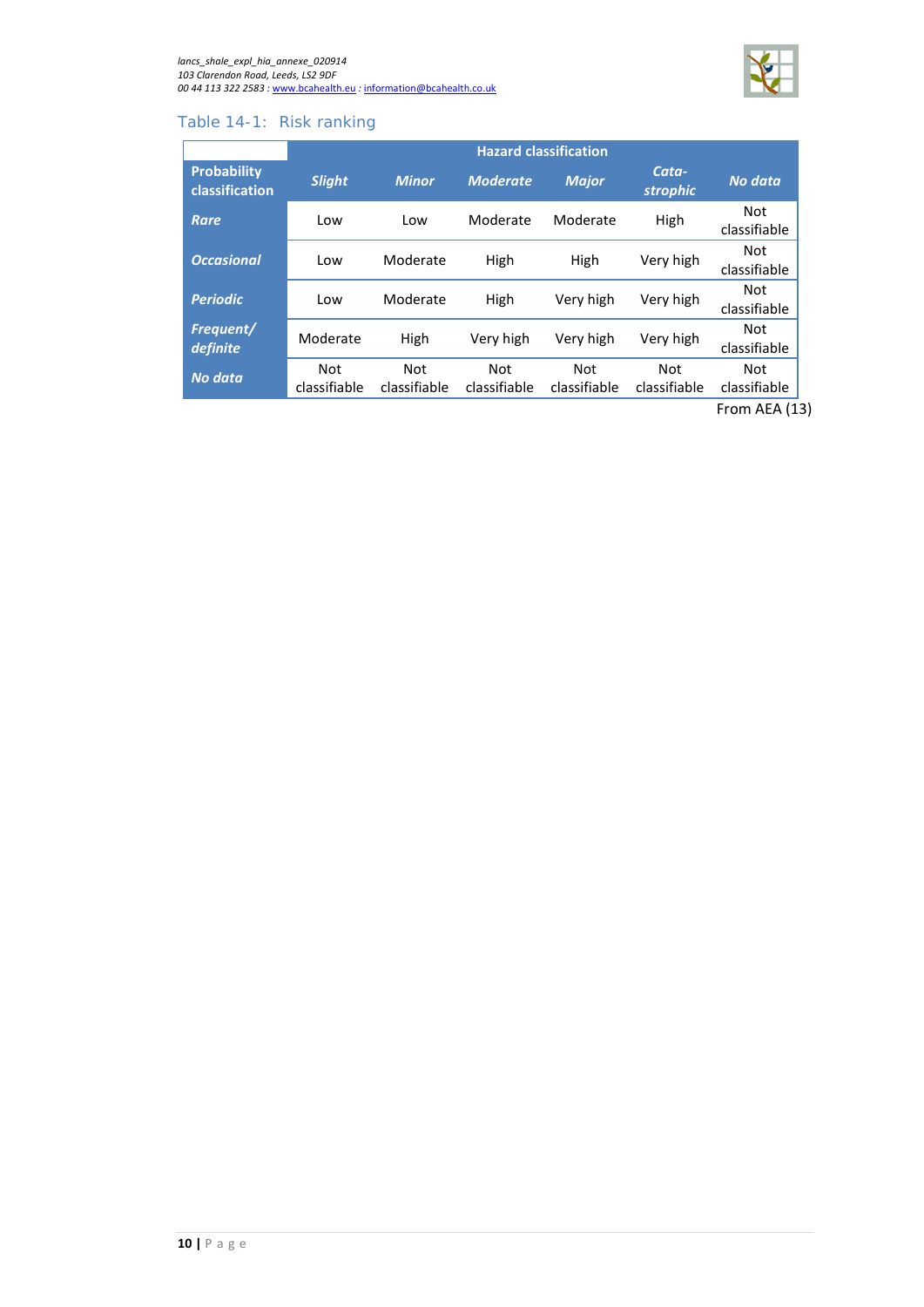

# <span id="page-14-0"></span>**3 Guided tour of proposed sites for exploration of shale gas I**

*Date: 15th July Time: 1500-1700 Present: Bob Dennett [BD], RAFF Gillian Gibson [GG], BCA Ben Cave [BC], BCA*

#### **Notes**

- 3.1.1 The guided tour went from the Preston New Road site to the Roseacre Wood site via Kirkham. BD noted that in many instances there is an elderly population that has preexisting chronic conditions.
- 3.1.2 BD raised issue of Preese Hall I where well which is being prepared for abandonment has been found to be leaking. The well is pressurised, with no clear idea as to where the pressure is coming from. There is debate between Cuadrilla and HSE as to whether this is due to the casing or to the annulus. Pressure is 300psi at surface. BD suggests that pressure is due to methane.
- 3.1.3 Drove past Foxwood Chase. 230m from Preston New Road site.
- 3.1.4 Drove past Carr Bridge Park homes
	- 230 people
	- 168 properties
	- 1.2km from site
	- Information site planned for this site.
	- Low levels of internet use.
	- This site has overhead high voltage power cables.
- 3.1.5 Noted Maple Farm nursery which is adjacent to the proposed site. The business owner is concerned that the exploration will have an adverse effect on his business.
- 3.1.6 Farmer leased land to Cuadrilla. Once the well is abandoned and the lease is expired it is the landowner that is responsible for maintenance of land and for restricting mobility of contaminants.
- 3.1.7 Concern about waste water run-off. BD noted absence of separator. GG commented that a separator would probably deal with suspended solids and would be unlikely to deal with chemical contamination.
- 3.1.8 Passed the Carr Hill Secondary School, Kirkham. This appears to be a busy route.
- 3.1.9 Discussed the proposed transport routes. BD expressed concern about the HGVs on the narrow roads surrounding the Roseacre Wood site – 48 tonne, 18 wheelers.
- 3.1.10 Cuadrilla has proposed using RNAS Inskip as an access route. This is a Defence Communication Services Agency (DCSA) tri-service communication centre. BD states that the site is too dangerous for this use. BD used to work at this site. While working there he saw a contractor go within approximately 300 ft of one of the masts when it was in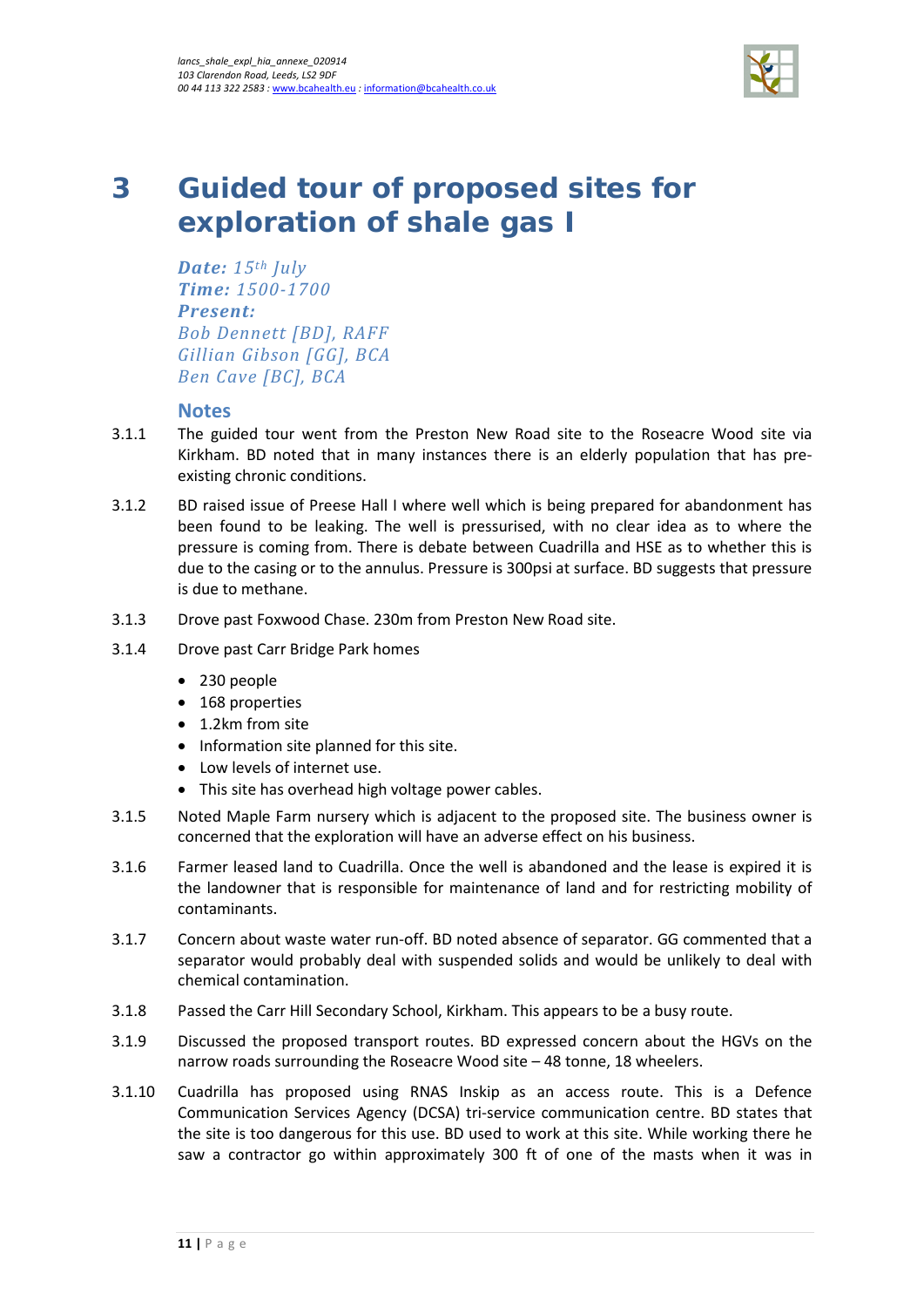

operation. The contractor received a static shock which meant he needed to be hospitalised.

- 3.1.11 BD stated that Cuadrilla appear to have a different company for each site. This means they are able to close the company. This does not inspire confidence in the local population.
- 3.1.12 Discussed the business rates that Fylde Borough Council (FBC) receives from Elswick site: estimated to be £22,500 to exchequer of which FBC receives £1,700.
- 3.1.13 Drove past Stanley Mews which is closest property to Roseacre Wood.
- 3.1.14 Discussed the effect of the proposed development on property values BD gave examples of people who have lost sales and of how the estate agents have attributed these losses and falls in value to the proposed exploration for shale gas.
- 3.1.15 Discussed the potential employment figures associated with unconventional gas extraction in England. BD stated that a national figure of 28,000 had been quoted but that this was acknowledged to be unrealistic.

Notes agreed with Bob Dennett 22<sup>nd</sup> July, 2014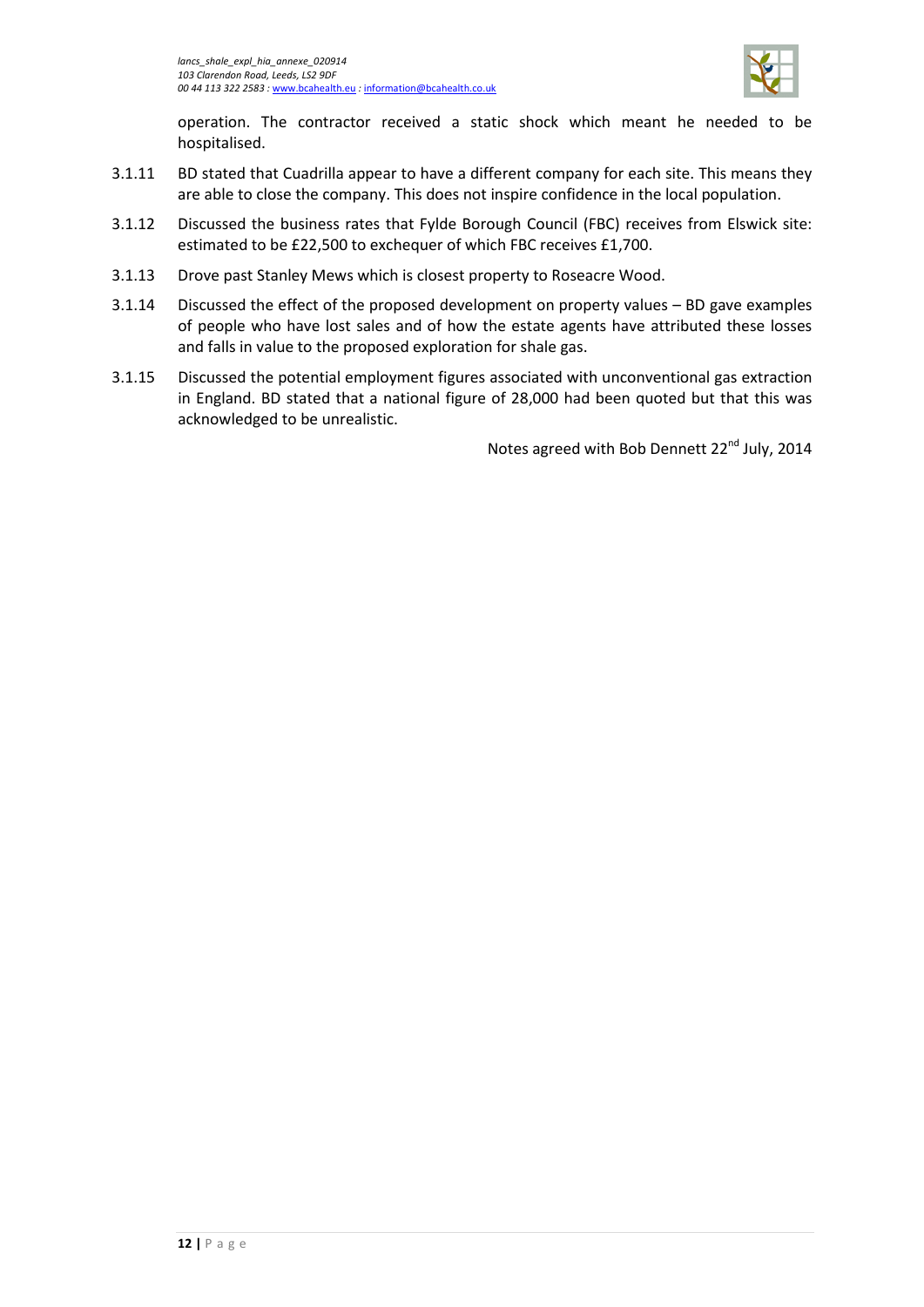

# <span id="page-16-0"></span>**4 Guided tour of proposed sites for exploration of shale gas II**

*Date: 29th July Time: 1500-1800 Present: Francis Egan [FE], Chief Executive, Cuadrilla Eric Vaughan [EV], Well Services Director, Cuadrilla Leon Jennings, [LJ], HSSE Director, Cuadrilla Gillian Gibson [GG], BCA Ben Cave [BC], BCA*

#### **Notes**

- 4.1.1 We met at the offices of Cuadrilla at the Elswick site. Introductions were made.
- 4.1.2 BC explained the role of HIA, and the support Ben Cave Associates Ltd (BCA) is providing to Lancashire County Council. BC & GG outlined the objectives of an HIA and the approach with regard to the current application. BC explained that two workshops had been held with communities which are closest to the current applications.
- 4.1.3 Cuadrilla described the current applications. There was discussion about the fracking process in general, as well as some questions specific to the identified sites.
	- Fracking fluid: FE stated that Cuadrilla do not use toxic chemicals and propose to use one chemical additive (a friction reducer) which will be non-hazardous to groundwater. Any chemicals used need to be reviewed and approved by the Environment Agency. The EA publish full details of fracturing fluid composition on its website.
	- Noise: FE stated that they recognised noise as being of concern. Arup have assessed baseline noise data, and during the operational phase Cuadrilla will install noise monitors (including in homes closest to the sites) which will provide real time data. If the acceptable limits were to be breached, they will stop operation. It is in Cuadrilla's interest not to breach regulatory limits and to complete the drilling phase as rapidly as possible.
	- Air quality and surface water quality: these are currently being monitored at both new sites. Ground water baseline data cannot be monitored until such time as planning permission has been granted. A baseline sample will be collected prior to site construction commencing.
	- Property prices: discussed the view that the current applications are having a downward effect on property prices.
	- Waste: discussed the way in which flowback water will be disposed of. EV stated that there will be relatively short  $(2 - 3$  weeks) peaks in the volumes of flowback water requiring disposal. It is these peaks that have been assessed in the Environmental Statement. Treatment involves transporting the flowback water to a permitted disposal site. The solids in the flowback water are then separated from the water itself. This reduces the volume of material requiring disposal. Once treated, the water is able to be reused. The residue eventually becomes safe to use as fertiliser. EV and FE stated that Cuadrilla's objective is eventually to reuse the water but that treatment onsite is not economically viable with one or two wells.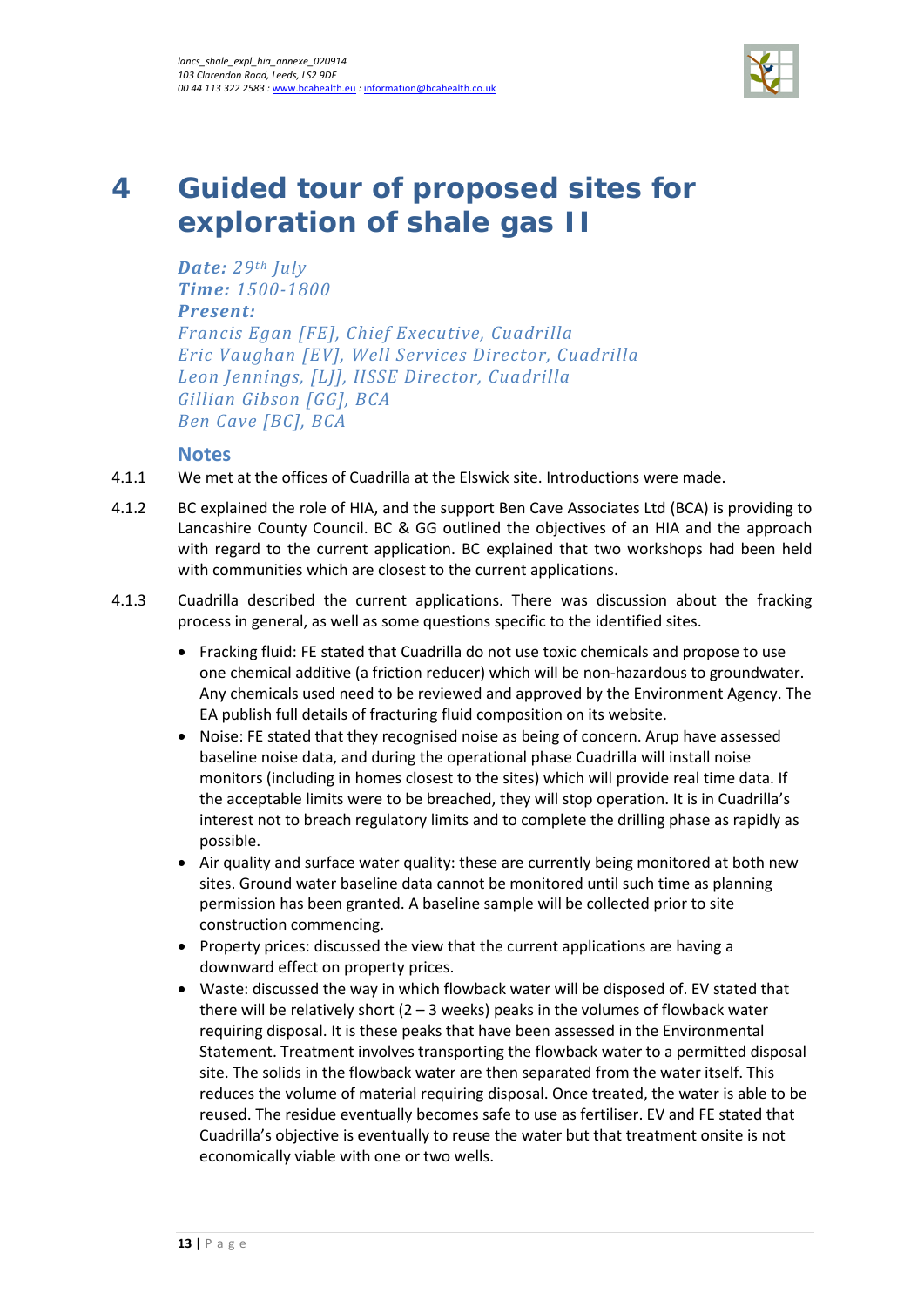

- Well failure: GG quoted a failure rate of 6%. Cuadrilla queried this figure. EV stated that the reported failure statistics of wells includes occasions when there is a leak into the annulus of the pipe but no leak of gas or fluid from the well itself. This is detected and managed. "Failure" of a single well barrier in a multi-barrier system does not mean that the integrity of the well has been compromised.
- Community consultation: Cuadrilla has conducted consultation. The results are publicly available (see SCI: [http://bit.ly/1m4hX94\)](http://bit.ly/1m4hX94). Links with the community are important. FE stated that there is not full support for their activities. FE stated that, on occasions, opposition to their activities has been unpleasant, and sometimes threatening, for Cuadrilla staff and contractors.
- Safety: LJ described Cuadrilla's approach to safety.
- 4.1.4 FE indicated the full geographical extent of the exploration licence(c 1200 km2), and the locations for which they would be submitting permit applications and planning applications. FE re-stated the importance to Cuadrilla of good long-term relations with the community.
- 4.1.5 Cuadrilla provided BCA with copies of:
	- *Information on our planning application and our response to consultation* (see [http://bit.ly/1oeqnKV\)](http://bit.ly/1oeqnKV); and
	- *Hydraulic Fracturing 101* (see [http://bit.ly/1o03VJF\)](http://bit.ly/1o03VJF).
- 4.1.6 BC & GG were shown around the Elswick site. This currently comprises a well head, and waste water storage tank, as well as an electricity generator (not operational at the time of the visit). When arriving by car the location of the site is not immediately apparent.
- 4.1.7 EV and LJ took GG and BC to see the two proposed sites for shale gas exploration: Preston New Road (PNR), and Roseacre Wood. Cuadrilla's Business Resilience Manager attended the tour. The site at PNR is adjacent to an A-road. Roads servicing the Roseacre Wood site are narrow. There is a proposal to route HGV traffic through the MoD land at Inskip.
- 4.1.8 EV took GG and BC to see the decommissioned exploration well site at Anna's Road. It is difficult to distinguish the decommissioned well-site from the surrounding land other than the fact that the vegetation is younger than on the adjacent fields.

Notes agreed with Cuadrilla  $4<sup>th</sup>$  August, 2014